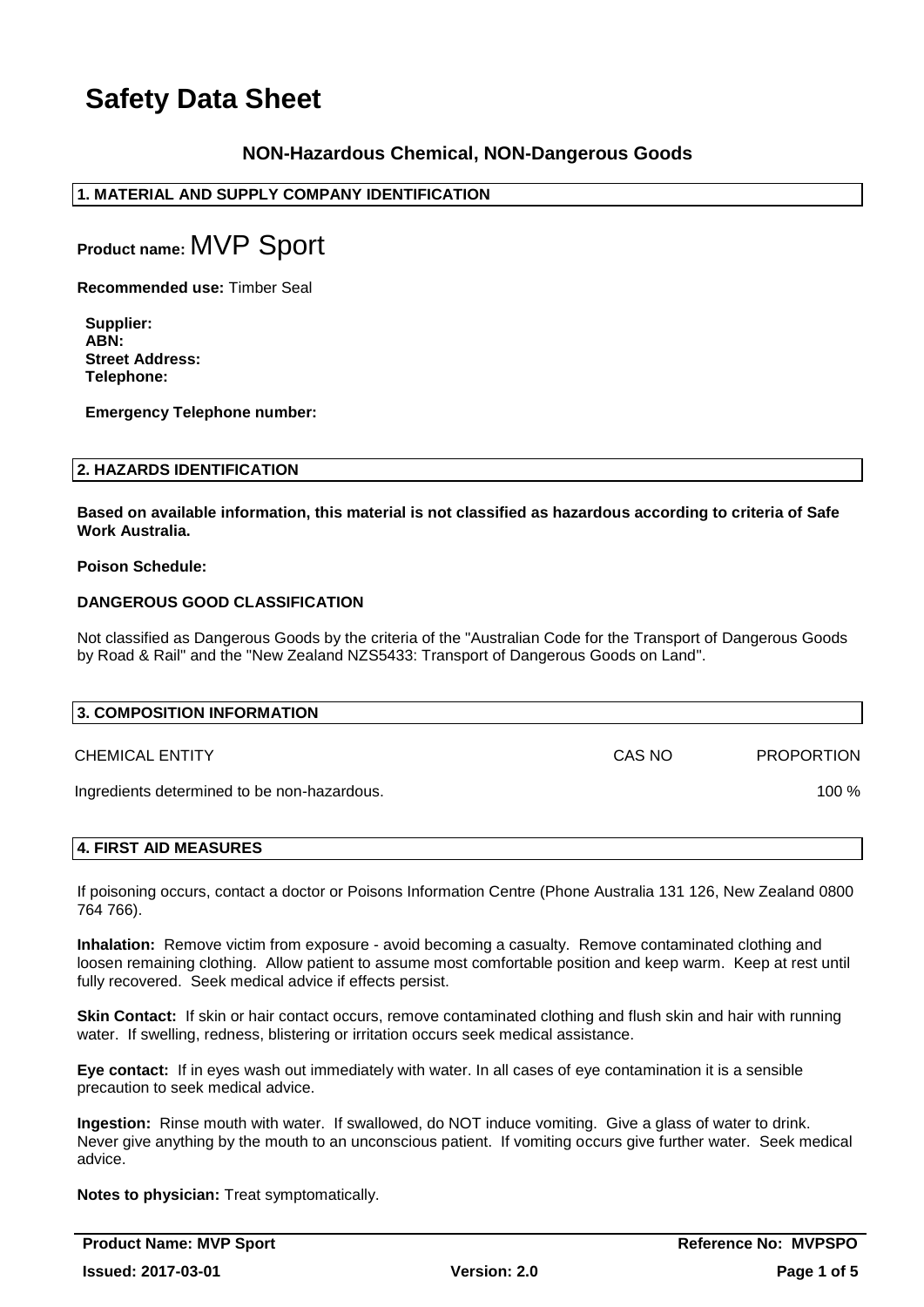## **5. FIRE FIGHTING MEASURES**

**Hazchem Code:** Not applicable.

**Suitable extinguishing media:** If material is involved in a fire use water fog (or if unavailable fine water spray), alcohol resistant foam, standard foam, dry agent (carbon dioxide, dry chemical powder).

**Specific hazards:** Non-combustible material.

**Fire fighting further advice:** Not applicable.

### **6. ACCIDENTAL RELEASE MEASURES**

#### **SMALL SPILLS**

Wear protective equipment to prevent skin and eve contamination. Avoid inhalation of vapours or dust. Wipe up with absorbent (clean rag or paper towels). Collect and seal in properly labelled containers or drums for disposal.

#### **LARGE SPILLS**

Clear area of all unprotected personnel. Slippery when spilt. Avoid accidents, clean up immediately. Wear protective equipment to prevent skin and eye contamination and the inhalation of vapours. Work up wind or increase ventilation. Contain - prevent run off into drains and waterways. Use absorbent (soil, sand or other inert material). Collect and seal in properly labelled containers or drums for disposal. If contamination of crops, sewers or waterways has occurred advise local emergency services.

#### **Dangerous Goods - Initial Emergency Response Guide No:** Not applicable

## **7. HANDLING AND STORAGE**

**Handling:** Avoid eye contact and repeated or prolonged skin contact. Avoid inhalation of vapour, mist or aerosols.

**Storage:** Store in a cool, dry, well-ventilated place and out of direct sunlight. Store away from foodstuffs. Store away from incompatible materials described in Section 10. Store away from sources of heat and/or ignition. Keep container standing upright. Keep containers closed when not in use - check regularly for leaks.

## **8. EXPOSURE CONTROLS / PERSONAL PROTECTION**

**National occupational exposure limits:** No value assigned for this specific material by Safe Work Australia.

**Biological Limit Values:** As per the "National Model Regulations for the Control of Workplace Hazardous Substances (Safe Work Australia)" the ingredients in this material do not have a Biological Limit Allocated.

**National occupational exposure limits:** Natural ventilation should be adequate under normal use conditions.

#### **Personal Protection Equipment:**

Personal protective equipment (PPE) must be suitable for the nature of the work and any hazard associated with the work as identified by the risk assessment conducted.

**Hygiene measures:** Keep away from food, drink and animal feeding stuffs. When using do not eat, drink or smoke. Wash hands prior to eating, drinking or smoking. Avoid contact with clothing. Avoid eye contact and repeated or prolonged skin contact. Avoid inhalation of vapour, mist or aerosols. Ensure that eyewash stations and safety showers are close to the workstation location.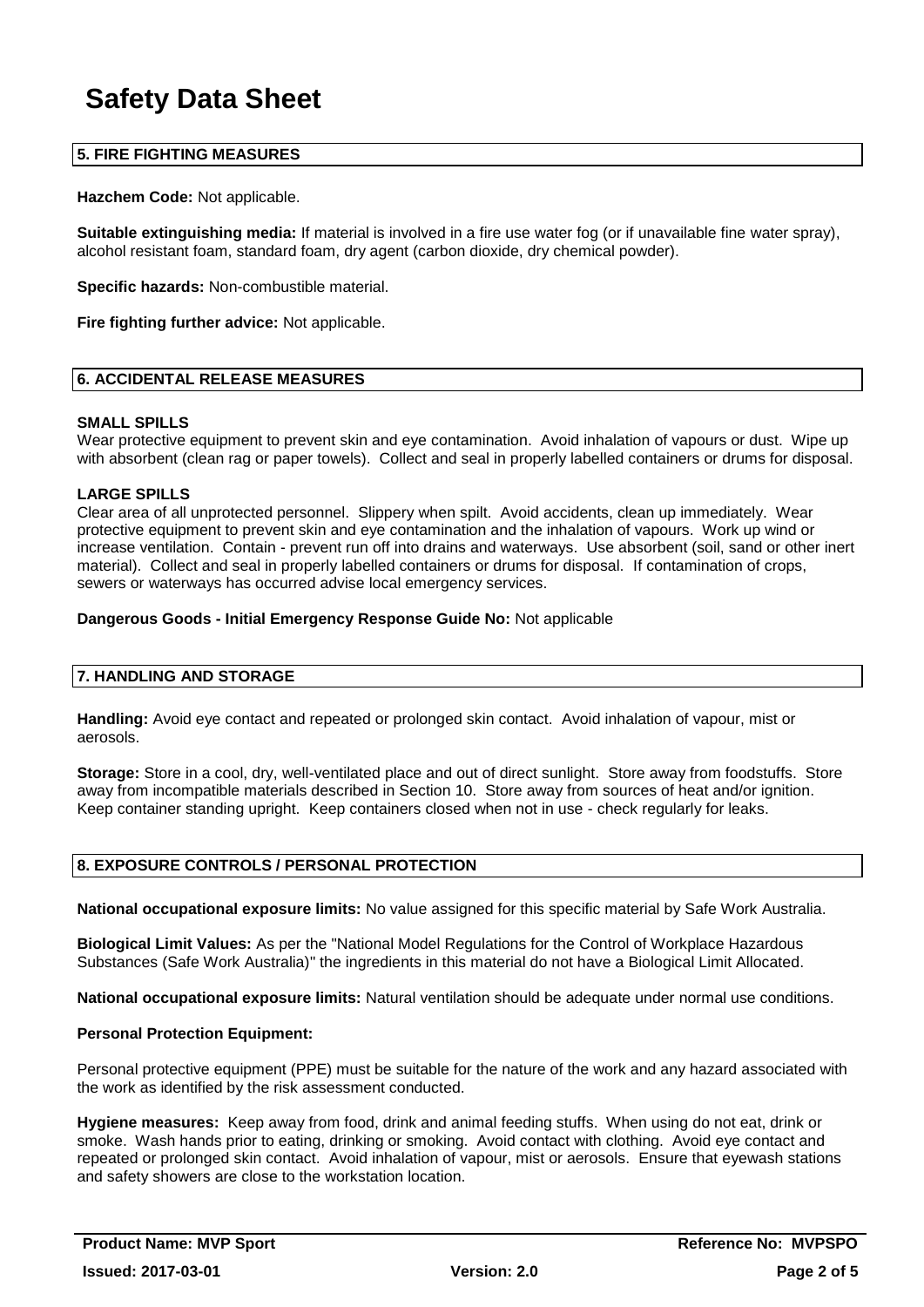## **9. PHYSICAL AND CHEMICAL PROPERTIES**

| <b>Base Units:</b> | Litres         |
|--------------------|----------------|
| Form:              | Liquid         |
| <b>Colour:</b>     | White          |
| Odour:             | Characteristic |
|                    |                |

**Density:** 1.04g/cm3 **Vapour Pressure (20 °C):** 23hPa **Flash Point (°C):** >100 **Boiling Point/Range (°C):** 100 **pH:** 7.5 **Viscosity:** 25 s (DIN 53211/4)

(Typical values only - consult specification sheet)  $N Av = Not available, N App = Not applicable$ 

## **10. STABILITY AND REACTIVITY**

**Chemical stability:** This material is thermally stable when stored and used as directed.

**Conditions to avoid:** Elevated temperatures and sources of ignition.

**Incompatible materials:** Oxidising agents.

**Hazardous decomposition products:** Oxides of carbon and nitrogen, smoke and other toxic fumes.

**Hazardous reactions:** No known hazardous reactions.

## **11. TOXICOLOGICAL INFORMATION**

No adverse health effects expected if the product is handled in accordance with this Safety Data Sheet and the product label. Symptoms or effects that may arise if the product is mishandled and overexposure occurs are:

#### **Acute Effects**

**Inhalation:** Material may be an irritant to mucous membranes and respiratory tract.

**Skin contact:** Contact with skin may result in irritation.

**Ingestion:** Swallowing can result in nausea, vomiting and irritation of the gastrointestinal tract.

**Eye contact:** May be an eye irritant.

#### **Acute toxicity**

**Inhalation:** This material has been classified as non-hazardous. Acute toxicity estimate (based on ingredients): >20 mg/L

**Skin contact:** This material has been classified as non-hazardous. Acute toxicity estimate (based on ingredients): >2,000 mg/Kg bw

**Ingestion:** This material has been classified as non-hazardous. Acute toxicity estimate (based on ingredients): >2,000 mg/Kg bw

**Corrosion/Irritancy:** Eye: this material has been classified as not corrosive or irritating to eyes. Skin: this material has been classified as not corrosive or irritating to skin.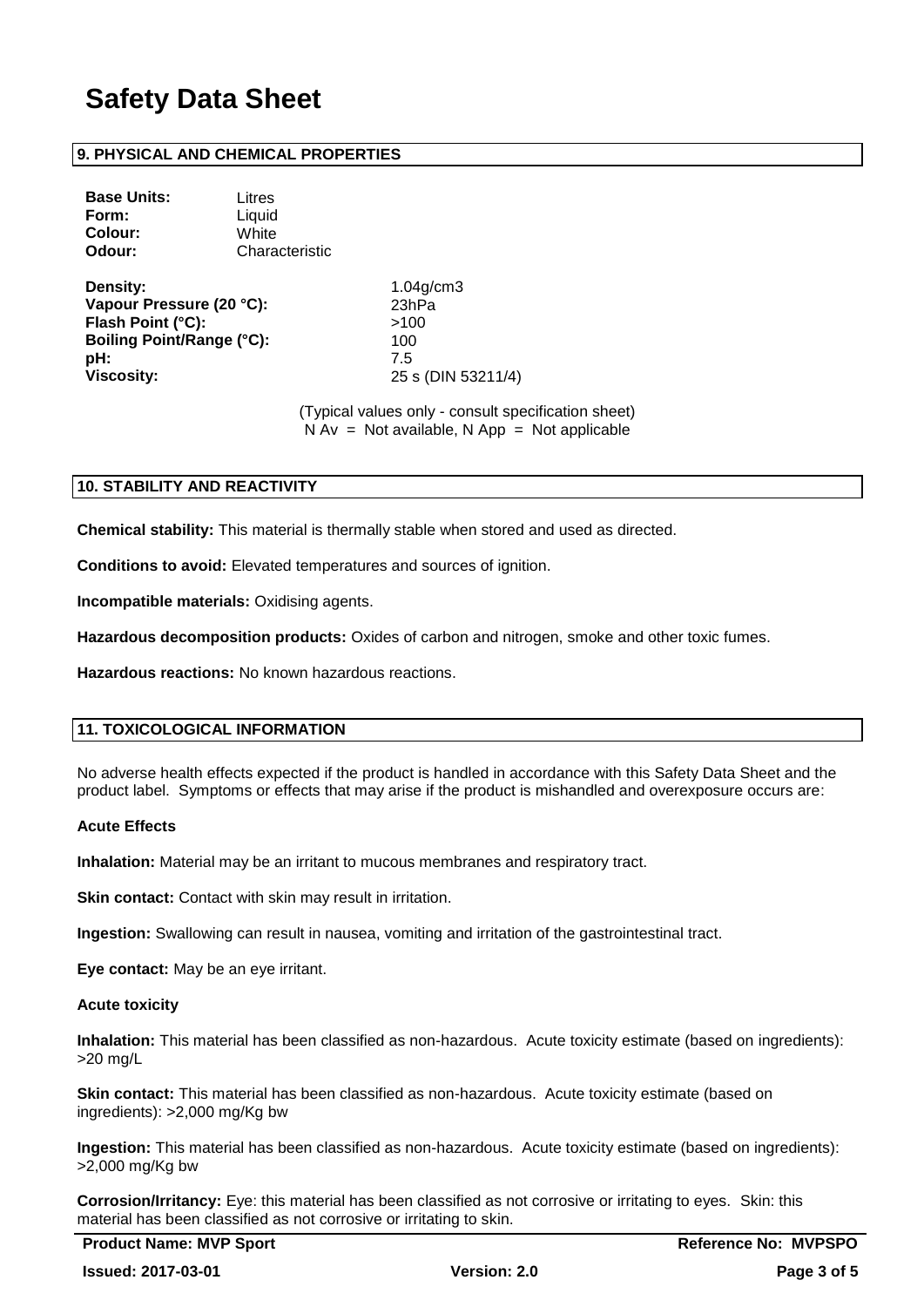**Sensitisation:** Inhalation: this material has been classified as not a respiratory sensitiser. Skin: this material has been classified as not a skin sensitiser.

**Aspiration hazard:** This material has been classified as non-hazardous.

**Specific target organ toxicity (single exposure):** This material has been classified as non-hazardous.

**Chronic Toxicity**

**Mutagenicity:** This material has been classified as non-hazardous.

**Carcinogenicity:** This material has been classified as non-hazardous.

**Reproductive toxicity (including via lactation):** This material has been classified as non-hazardous.

**Specific target organ toxicity (repeat exposure):** This material has been classified as non-hazardous.

#### **12. ECOLOGICAL INFORMATION**

Avoid contaminating waterways.

**Acute aquatic hazard:** This material has been classified as non-hazardous. Acute toxicity estimate (based on ingredients): >100 mg/L

**Long-term aquatic hazard:** This material has been classified as non-hazardous. Non-rapidly or rapidly degradable substance for which there are adequate chronic toxicity data available OR in the absence of chronic toxicity data, Acute toxicity estimate (based on ingredients): >100 mg/L, where the substance is not rapidly degradable and/or BCF  $<$  500 and/or log  $K_{ow}$   $<$  4.

**Ecotoxicity:** No information available.

**Persistence and degradability:** No information available.

**Bioaccumulative potential:** No information available.

**Mobility:** No information available.

## **13. DISPOSAL CONSIDERATIONS**

Persons conducting disposal, recycling or reclamation activities should ensure that appropriate personal protection equipment is used, see "Section 8. Exposure Controls and Personal Protection" of this SDS.

If possible material and its container should be recycled. If material or container cannot be recycled, dispose in accordance with local, regional, national and international Regulations.

#### **14. TRANSPORT INFORMATION**

## **ROAD AND RAIL TRANSPORT**

Not classified as Dangerous Goods by the criteria of the "Australian Code for the Transport of Dangerous Goods by Road & Rail" and the "New Zealand NZS5433: Transport of Dangerous Goods on Land".

#### **MARINE TRANSPORT**

Not classified as Dangerous Goods by the criteria of the International Maritime Dangerous Goods Code (IMDG Code) for transport by sea.